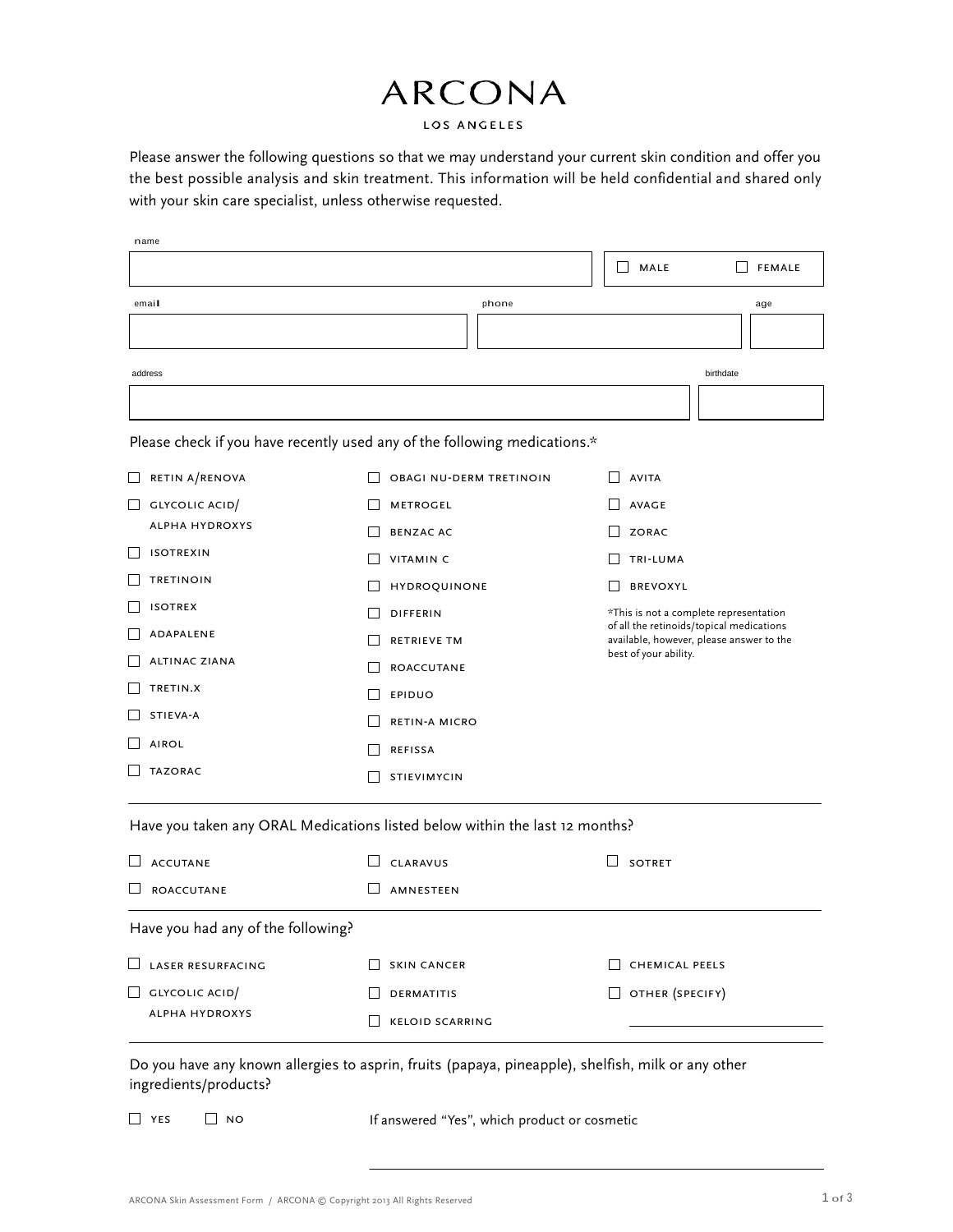**HYPER PIGMENTATION** (brown spots)  $\Box$  ACNE ACNE SCARRING **NO SUN DAMAGE**  $\Box$  ENLARGED PORES FINE LINES & WRINKLES  $\Box$  AGE SPOTS Skin Type  $\Box$  oily  $\Box$  dry  $\Box$  dry  $\Box$  combination  $\Box$  normal Specific Skin Concerns SENSITIVE REDDEN  $\Box$  EASILY REACTIVE SKIN DIFFUSED redness psoriasis **LACK OF FIRMNESS** RAZOR BUMPS  $\Box$  INGROWN HAIRS  $\Box$  EXCESSIVE DRYNESS  $\Box$  ECZEMA  $B$ BROKEN CAPILLARIES  $\Box$  oily  $\Box$  itchiness DISCOMFORT CONGESTED PORES  $\Box$  ENLARGED PORES blackheads/whiteheads O OTHER SKIN IRREGULARITIES (specify)? Hyperpigmentation: Cause **PREGNANCY**  $\Box$  BIRTH CONTROL PILLS  $\Box$  ANTIBIOTICS SUN EXPOSURE  $\Box$  ACNE LESIONS **PICKING** How long have you had this hyperpigmentation condition Do you use skin lighteners (Hydroquinone)?  $\Box$  YES  $\Box$  NO Type of sun protection you currently use  $\Box$  clothes  $\Box$  hat  $\Box$  sun glasses  $\Box$  sunscreen Do you sunbathe or participate in other outdoor activities?  $\Box$  YES  $\Box$  NO Skin Texture Skin Deterioration COARSE **WRINKLES**  $\Box$  THIN  $\Box$  THICK  $\Box$  FINE LINES **WRINKLES**  $\Box$  FURROWS **BROWN SPOTS** 

Which conditions do you want to improve?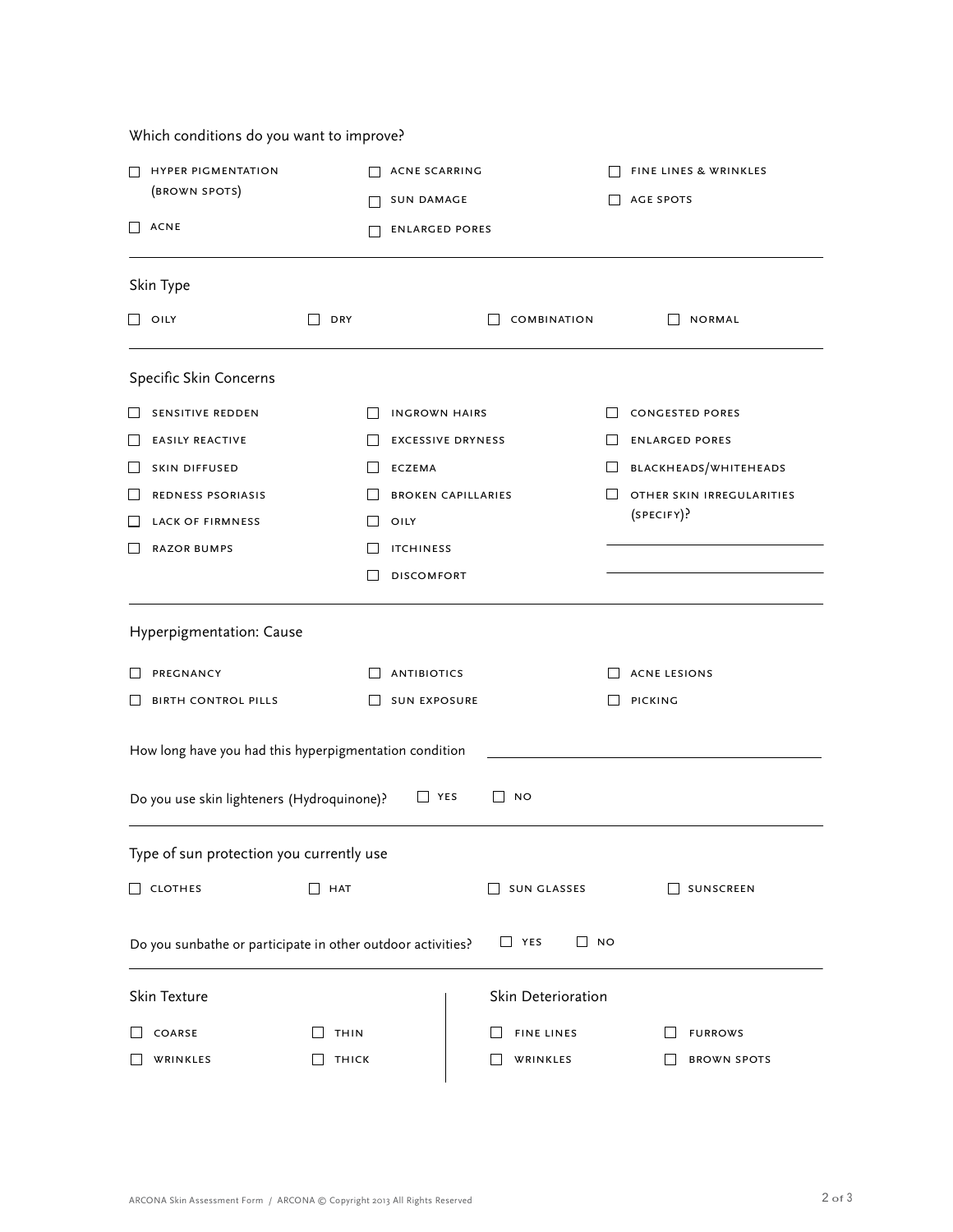Acne Conditions

|                                                            | Do you have acne or are currently being treated for this condition?                                     | $\Box$ YES<br>$\Box$ No  |                     |                                |
|------------------------------------------------------------|---------------------------------------------------------------------------------------------------------|--------------------------|---------------------|--------------------------------|
| If yes, which condition?                                   |                                                                                                         |                          |                     |                                |
| D PUSTULES                                                 | <b>PAPULES</b>                                                                                          |                          | <b>COMEDONES</b>    |                                |
| <b>NODULES</b><br>ш                                        | $\blacksquare$<br>CYSTS                                                                                 | <b>MILIA</b>             |                     |                                |
|                                                            | Are you using or have you ever used medications for acne?                                               | $\Box$ YES<br>$\vert$ NO |                     |                                |
| Have you seen a Dermatologist in the past year?            |                                                                                                         |                          | <b>TYES</b>         | I NO                           |
| Have you ever had Herpes (cold sores)?                     |                                                                                                         |                          | $\Box$<br>YES       | $\mathsf{L}$<br><b>NO</b>      |
|                                                            | Have you ever been treated with Zovirax TM/Valtrax TM or any Herpes medication?                         |                          | $\Box$ YES          | $\mathsf{I}$<br><b>NO</b>      |
| Do you have Epilepsy or Diabetes?                          | If answered "yes", you will need a doctor's certificate for the use of certain products and treatments. |                          | $\Box$<br>YES       | $\Box$<br><b>NO</b>            |
| Are you presently under a physician's care for any reason? |                                                                                                         |                          | <b>NES</b>          | $\mathsf{I}$<br><b>NO</b>      |
| Do you use Biore or Snore Strips?                          |                                                                                                         |                          | $\Box$<br>YES       | $\Box$<br><b>NO</b>            |
| Do you take nutritional supplements?                       |                                                                                                         |                          | YES <sup>T</sup>    | $\mathsf{L}$<br><b>NO</b>      |
| Wait 5 days before and after hair removal treatment        | Have you had any facial waxing or electrolysis in the past week?                                        |                          | $\Box$<br>YES       | $\vert$ NO                     |
| Female Clients Only                                        |                                                                                                         |                          |                     |                                |
| Are you on hormone replacement therapy?                    |                                                                                                         |                          | $\mathbf{I}$<br>YES | <b>NO</b>                      |
| Are you presently taking birth control pills?              |                                                                                                         |                          | YES<br>П            | NO<br>П                        |
| Are you pregnant or planning to be?                        |                                                                                                         |                          | YES<br>$\Box$       | <b>NO</b><br>$\vert \ \ \vert$ |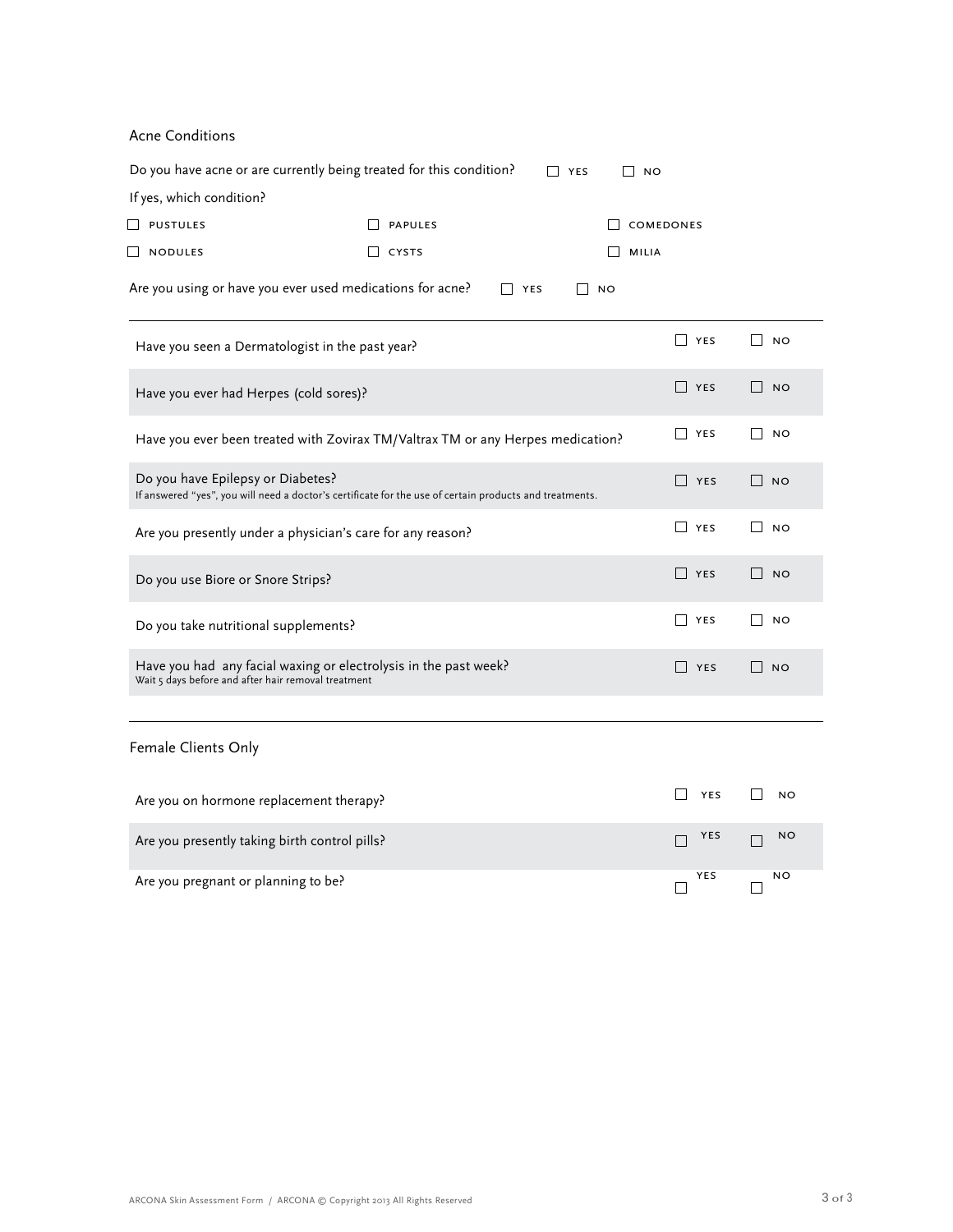#### LOS ANGELES

| DATE | TREATMENT | RX RECOMMENDATIONS |
|------|-----------|--------------------|
|      |           |                    |
|      |           |                    |
|      |           |                    |
|      |           |                    |
|      |           |                    |
|      |           |                    |
|      |           |                    |
|      |           |                    |
|      |           |                    |
|      |           |                    |
|      |           |                    |
|      |           |                    |
|      |           |                    |
|      |           |                    |
|      |           |                    |
|      |           |                    |
|      |           |                    |
|      |           |                    |
|      |           |                    |
|      |           |                    |
|      |           |                    |
|      |           |                    |
|      |           |                    |
|      |           |                    |
|      |           |                    |
|      |           |                    |
|      |           |                    |
|      |           |                    |
|      |           |                    |
|      |           |                    |
|      |           |                    |
|      |           |                    |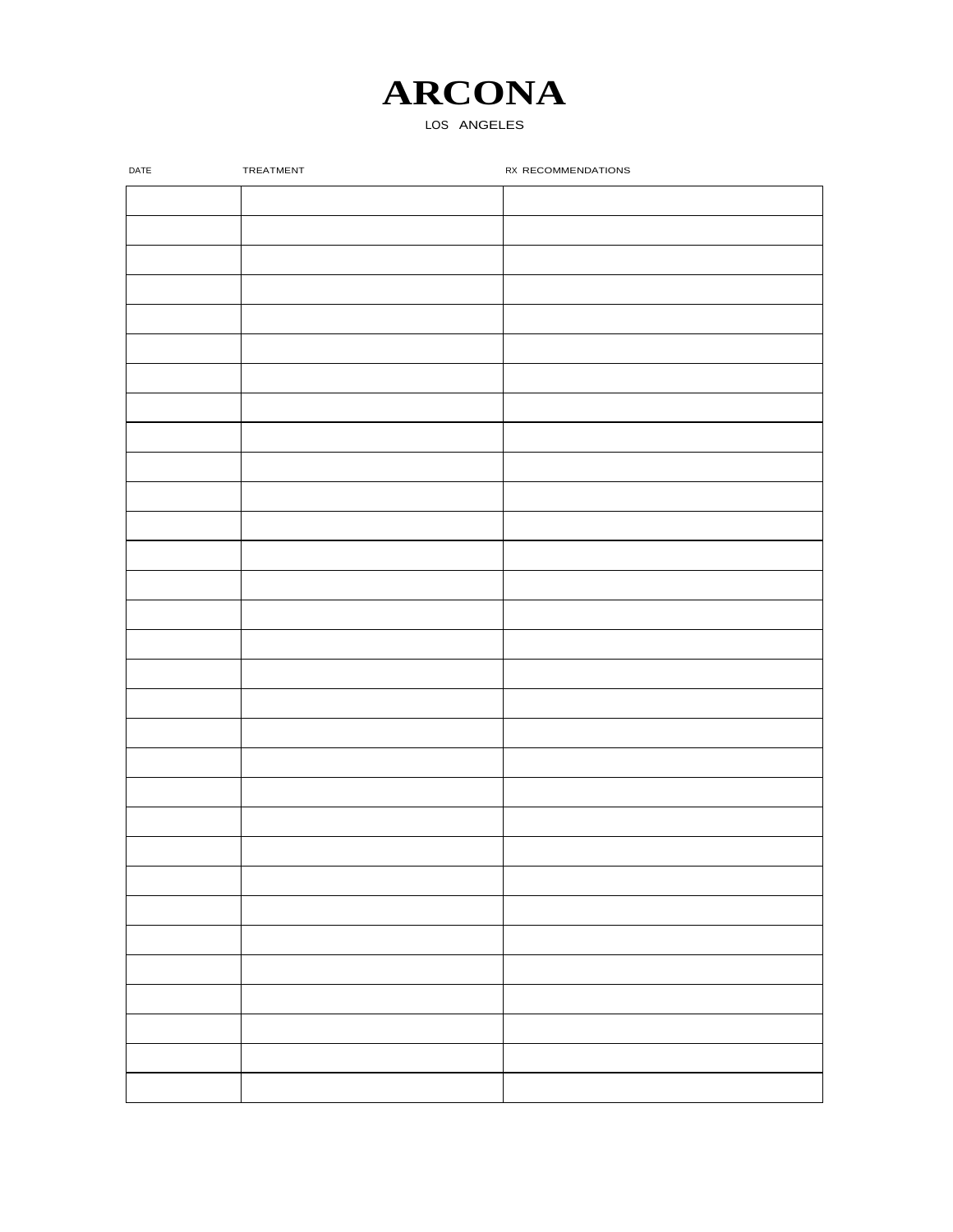### LOS ANGELES

| date               | treatment |  |
|--------------------|-----------|--|
|                    |           |  |
|                    |           |  |
| RX RECOMMENDATIONS |           |  |
|                    |           |  |
|                    |           |  |
|                    |           |  |
|                    |           |  |

| date               | treatment |  |
|--------------------|-----------|--|
|                    |           |  |
|                    |           |  |
| RX RECOMMENDATIONS |           |  |
|                    |           |  |
|                    |           |  |
|                    |           |  |
|                    |           |  |

| date               | treatment |  |
|--------------------|-----------|--|
|                    |           |  |
|                    |           |  |
| RX RECOMMENDATIONS |           |  |
|                    |           |  |
|                    |           |  |
|                    |           |  |
|                    |           |  |

| date               | treatment |
|--------------------|-----------|
|                    |           |
|                    |           |
| RX RECOMMENDATIONS |           |
|                    |           |
|                    |           |
|                    |           |

| date               | treatment |  |
|--------------------|-----------|--|
|                    |           |  |
|                    |           |  |
| RX RECOMMENDATIONS |           |  |
|                    |           |  |
|                    |           |  |